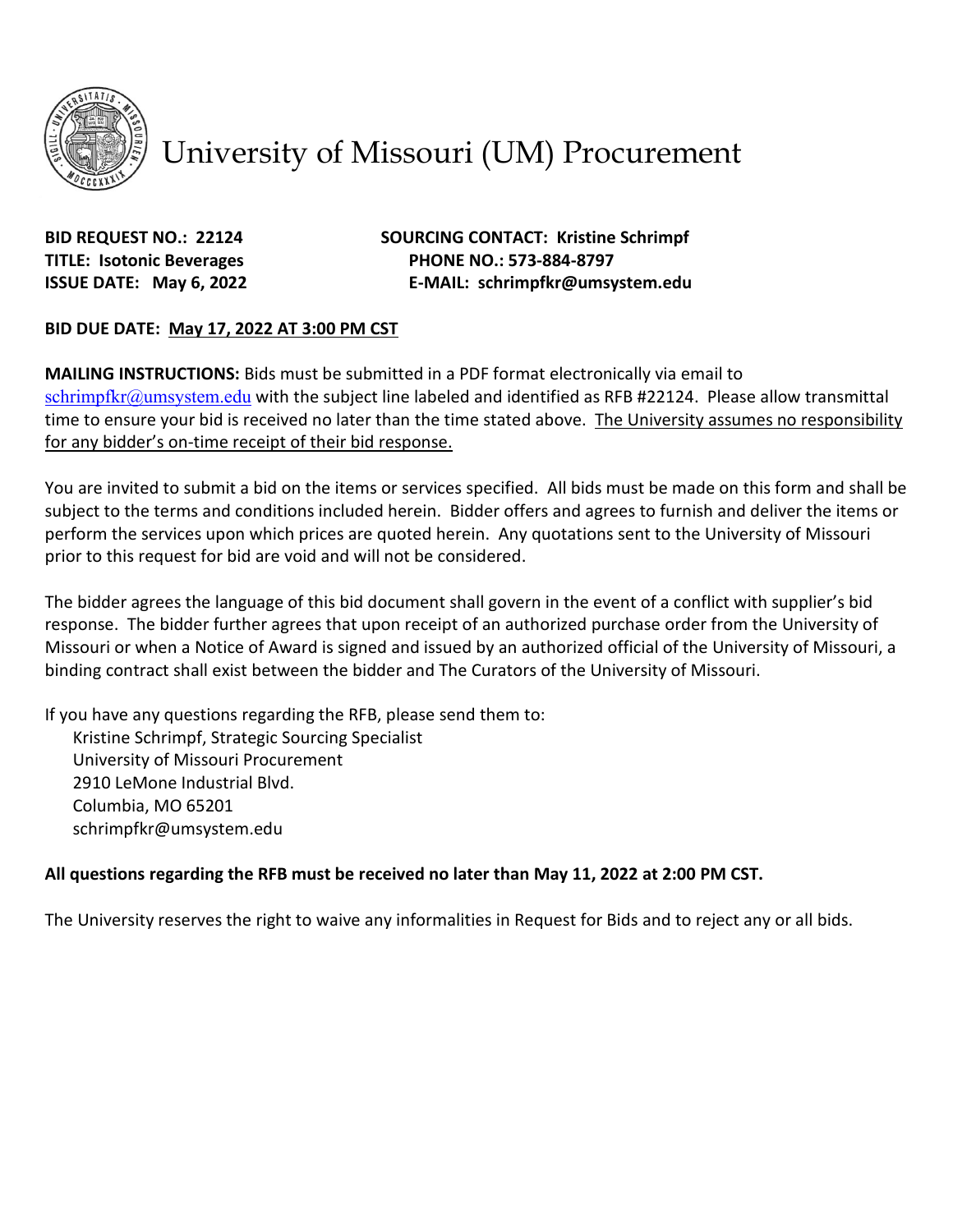#### **AUTHORIZED BIDDER REPRESENTATION**

| Authorized Signature                                                        | Date                                           |            |                                    |  |  |  |
|-----------------------------------------------------------------------------|------------------------------------------------|------------|------------------------------------|--|--|--|
| <b>Printed Name</b>                                                         | Title                                          |            |                                    |  |  |  |
| Company Name                                                                |                                                |            |                                    |  |  |  |
|                                                                             |                                                |            |                                    |  |  |  |
| <b>Mailing Address</b>                                                      |                                                |            |                                    |  |  |  |
| City, State, Zip                                                            |                                                |            |                                    |  |  |  |
| Phone No.                                                                   | Federal Employer ID No.                        |            |                                    |  |  |  |
| Fax No.                                                                     | E-Mail Address                                 |            |                                    |  |  |  |
| Number of calendar days delivery after receipt<br>of order:                 | <b>Payment Terms:</b><br>discounts encouraged. |            | Note: Net 30 is default. Early pay |  |  |  |
| Select Payment Method:<br><b>SUA</b>                                        |                                                | <b>ACH</b> | Check                              |  |  |  |
| Circle one:<br>Individual<br>Partnership<br>Corporation                     |                                                |            |                                    |  |  |  |
| If a corporation, incorporated under the laws of the State of               |                                                |            |                                    |  |  |  |
| Licensed to do business in the State of Missouri? yes<br>no                 |                                                |            |                                    |  |  |  |
| Maintain a regular place of business in the State of Missouri?<br>yes<br>no |                                                |            |                                    |  |  |  |

**This signature sheet must be returned with your bid.**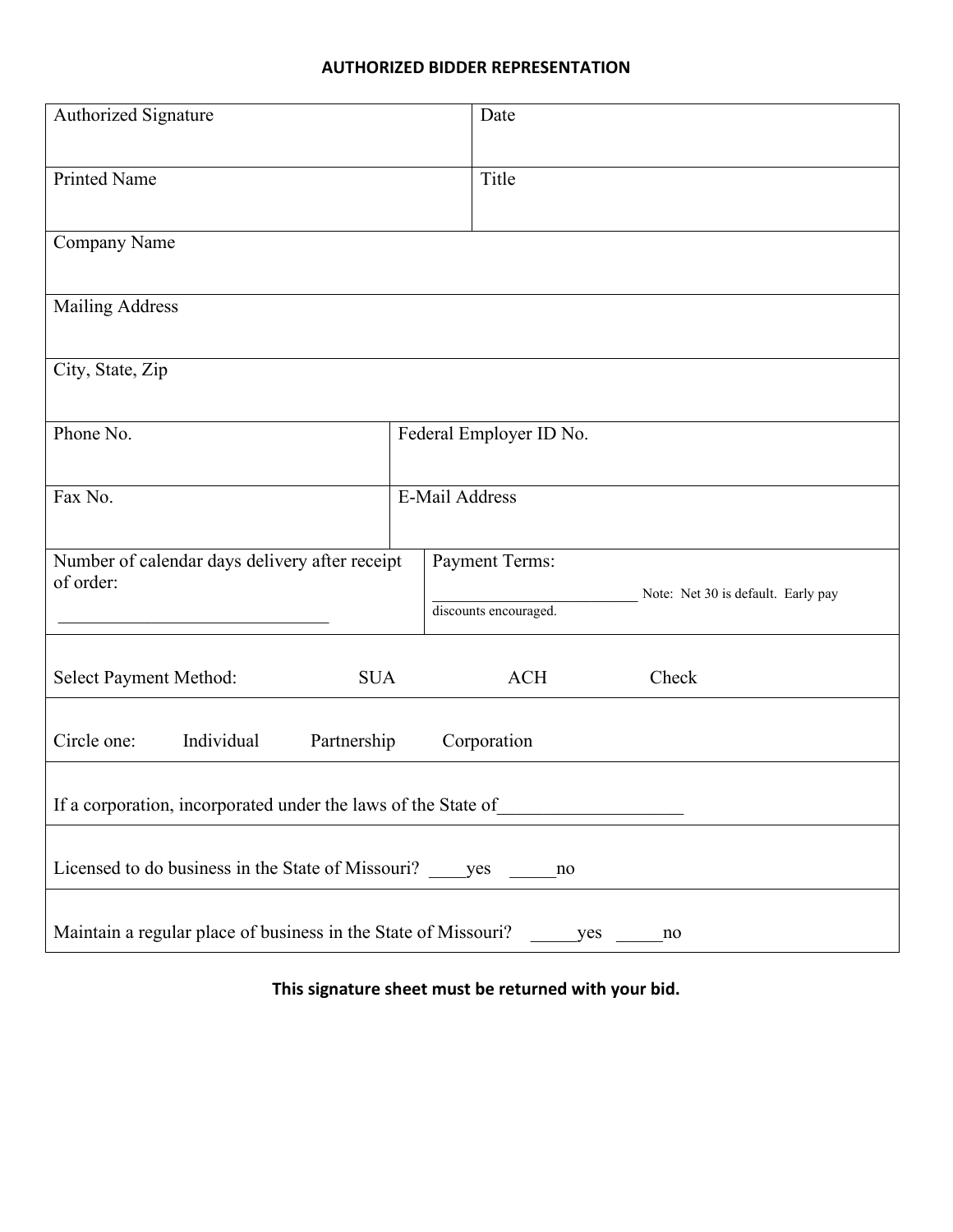# **BID REQUEST AND BID CONDITIONS**

This Bid Request and Bid is made upon and subject to the following conditions, all of which are accepted by bidder. Upon acceptance by University, this Bid Request and Bid and the University Purchase Order issued thereon shall constitute the contract for furnishing the items described in the bid in strict conformity with the contract instruments.

- **1.** No oral explanation regarding the meaning of the specifications will be made, and no oral interpretation will be given before the award of the contract. If any person contemplating submitting a bid for this contract is in doubt as to the true meaning of any part of the specifications or any other proposed contract documents, they may submit to the University a written request for an interpretation thereof. The person submitting the request will be responsible for its prompt delivery. Any interpretation of the proposed documents will be made by addendum duly issued or delivered to each person receiving a set of such documents. The University will not be responsible for any other explanation or interpretations of the proposed documents.
- **2.** The University reserves the right to reject any and all bids and to waive any informality in bids.
- **3.** Whenever the name of a manufacturer or vendor is mentioned herein and words "or equal" do not follow, it shall be deemed that the words "or equal" shall follow such designation unless the context specifies "no substitution". University assumes that items bid as equal are equal. University reserves the right to return at the bidder's expense all items that are furnished which are not acceptable as equals to items specified by the Bid Request and Specifications, and supplier agrees to replace such items with satisfactory items at the original bid price.
- **4.** Unless it is so noted on the bid it will be deemed that the article furnished is that designated. If the supplier proposes to furnish an item of a different manufacturer or supplier other than the one specified on the face hereof, the manufacturer or supplier of the substituted items shall be noted and complete descriptive literature describing the items to be substituted must accompany the bid.
- **5.** All items bid shall be new unless otherwise specified by the University.
- **6.** Bidder agrees to unconditionally guarantee all items bid upon against defects in material and workmanship for a period of one year from the date of acceptance by the University unless otherwise specified.
- **7.** Materials and services furnished the University are not subject to either Federal Excise Taxes or the Missouri Sales Tax. Exemption certificates will be furnished on request.
- **8.** Prices quoted are to be firm and final, and prices shall be stated in units of quantity specified with packing and drayage charges included.
- **9.** Shipments shall be marked as directed on the Purchase Order.
- **10.** All deliveries shall be made FOB Destination with freight charges fully included and prepaid. C.O.D. shipments will not be accepted. The seller must pay and bear all freight charges.
- **11.** The University will not be responsible for articles or services furnished without a Purchase Order.
- **12.** Risk of loss or damage to the goods prior to the time of their receipt and acceptance by the University is upon the supplier.
- **13.** All invoices and correspondence shall show the Purchase Order Number. All invoices must contain full descriptive information on items or service furnished. Separate invoices shall be rendered for each order and forwarded to the University.
- **14.** Supplier agrees to defend, protect, and save the University harmless from all claims and actions arising out of patent infringement.
- **15.** University reserves the right to cancel all or any part of orders if shipment is not made as promised. Supplier shall notify the University if shipment cannot be made as promised. Time of proposed delivery must be stated in definite terms in the space provided.
- **16.** The bidder hereby guarantees that no article listed herein is adulterated or misbranded within the meaning of the Federal Food, Drug and Cosmetic Act or an article which may not, under the provisions of Federal Law, be introduced into interstate commerce.
- **17.** Samples, when required, are to be furnished prior to the date specified for receipt of bids.
- **18.** In case of any doubt or difference of opinion as to the items to be furnished hereunder or the quality thereof, the decision of the UM Chief Procurement Officer shall be final and binding upon both parties.
- **19.** The University reserves the right to award an order to the lowest aggregate bidder for all items or on an item basis, or a group of like items, whichever is found to be in the best interest of the University. If a split award is not acceptable to a bidder, it must be stated in the bid response.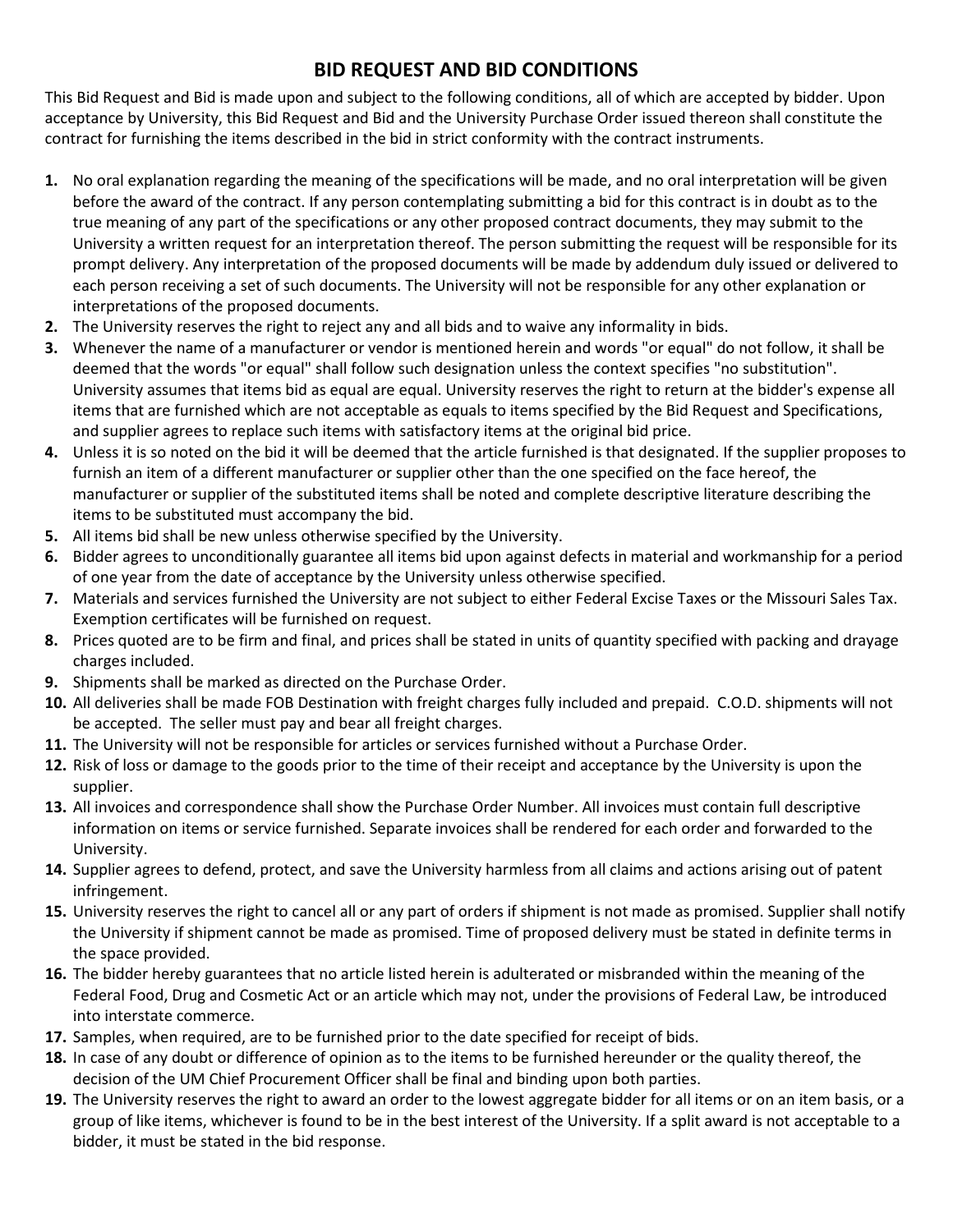- **20.** In awarding the contract, the University may take into consideration the skill, facilities, capacity, experience, ability, responsibility, previous work, the financial standing of the bidder or bidders; the amount of other work being carried on by the bidder; the quality, efficiency, and construction of the equipment proposed to be furnished; the period of time within which the equipment is to be furnished and delivered; and the necessity of prompt delivery of the items herein described. The inability of any bidder to meet the requirement mentioned above may be cause for rejection of his bid.
- **21.** In the event time and materials are a portion of this bid, the University reserves the right to audit supplier's records concerning this bid.
- **22.** All items or services to be furnished hereunder shall meet all applicable State and Federal requirements of the Occupational Safety and Health Standard. All alleged violations and deviations from said State and Federal regulations or standards of the items of services to be furnished hereunder, must be set forth on the Bid Form at the time of submission of the bid. Or if at any later date the items or services contained herein shall not meet all applicable state and federal requirements after the bidder is awarded the contract hereunder, the bidder must notify UM Procurement immediately in writing.
- **23.** The University serves from time to time as contractor for the United States Government. Accordingly, the provider of goods and/or services shall comply with federal laws, rules, and regulations applicable to subcontractors of government contracts including those relating to equal employment opportunity and affirmative action in the employment of minorities (Executive Order 11246), women (Executive Order 11375), persons with disabilities (29 USC 706 and Executive Order 11758), and certain veterans (38 USC 4212 formerly [2012]) contracting with business concerns with small disadvantaged business concerns (Publication L. 95-507). Contract clauses required by the Government in such circumstances are incorporated herein by reference.
- **24.** As required by Section 508 of the Rehabilitation Act (36 C.F.R., Pt. 1194) and other state and federal laws, the University requires that all products provide equivalent ease of use for individuals with disabilities as for non-disabled individuals. To fulfill this obligations, Bidder shall: (1) ensure that all products comply with the Web Content Accessibility Guidelines (WCAG); (2) provide the University with an Accessibility Conformance Report: (3) respond promptly to accessibility complaints or reported deficiencies at no cost to the University; and (4) indemnify and hold the University harmless in the event of any claims arising from inaccessibility.
- **25.** Bidder certifies to the best of its knowledge and belief that it and its principals are not presently debarred, suspended, proposed for debarment, declared ineligible, or voluntarily excluded from covered transactions by any Federal department or agency in accordance with Executive Order 12549 (2/18/86).
- **26.** If this bid involves health care services or products, the Bidder agrees to maintain, and will further assure such compliance by its employees or subcontractors, the confidential nature of all information which may come to Bidder with regard to patients of the University. All services provided pursuant to this bid shall be provided in accordance with all applicable federal and state laws, including The Health Insurance Portability and Accountability Act of 1996, Public Law 104-191, sections 261-264, the Administrative Simplification sections and the regulations promulgated pursuant thereto and regulations of the Joint Commission on Administration. Bidder represents that Bidder is not currently excluded or threatened with exclusion from participating in any federal or state funded health care program, including Medicare and Medicaid. Bidder agrees to notify the University of any imposed exclusions or sanctions covered by this representation.
- **27.** If the contract resulting from this bid involves the acquisition of disposal of services, supplies, information technology, or construction and has a total potential value of \$100,000 or more, and if awarded supplier is a company with ten (10) or more employees, then Supplier certifies that it, and any company affiliated with it, does not boycott Israel and will not boycott Israel during the term of this Contract. In this paragraph, the terms "company" and "boycott Israel" shall have the meanings described in Section 34.600 of the Missouri Revised Statutes.
- **28.** Any contract issued as a result of this RFB shall be construed according to the laws of the State of Missouri. Additionally, the awarded supplier shall comply with all local, state, and federal laws and regulations related to the performance of the contract to the extent that the same may be applicable.
- **29.** In accordance with University policy, preference shall be given to Missouri products, materials, services, and firms when the goods or services to be provided are equally or better suited for the intended purpose. In assessing overall value, consideration will be given to the extent to which proximity or Missouri preference of the supplier provides potential advantages or reduction of risks. Firms are considered "Missouri firms" if they maintain a regular place of business in the State of Missouri.
- **30.** In connection with the furnishing of equipment, supplies, and/or services as a result of this bid, the contractor and all subcontractors shall agree not to discriminate against any recipients of services, or employees or applicants for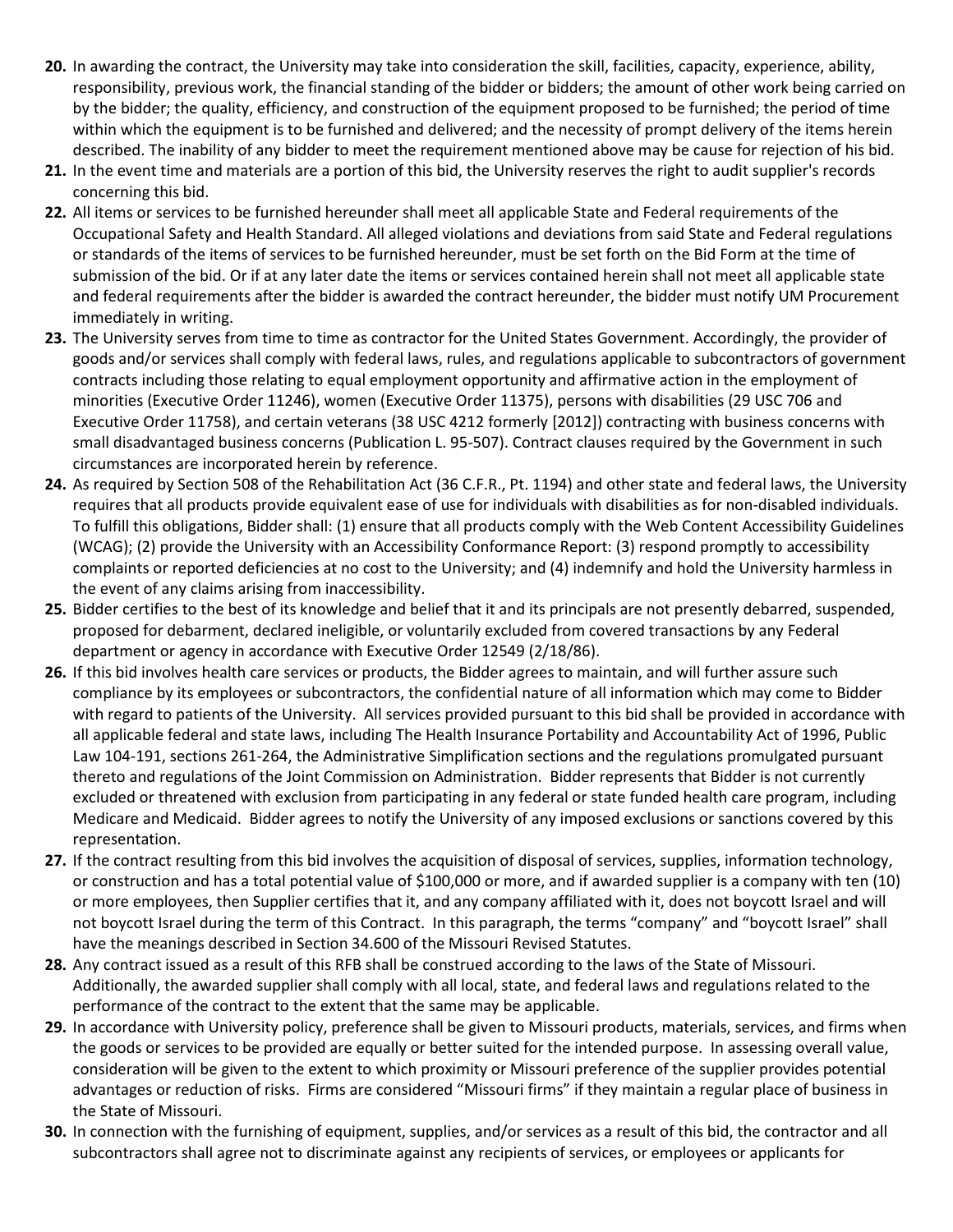employment on the basis of race, color, religion, national origin, sex, age, disability or veteran status. The contractor shall comply with federal laws, rules, and regulations applicable to subcontractors of government contracts, including those relating to equal employment of minorities, women, persons with disabilities, and certain veterans. Contract clauses required by the United States Government in such circumstances are incorporated herein by reference.

**31.** Due to the changing nature of the COVID-19 pandemic, awarded supplier will monitor and comply with CDC and other federal, state and local guidance; modifications to University operating procedures; and directives of University relating to protection of the health and safety of the University community.

NOTIFICATION TO UNIVERSITY IN EVENT OF POSITIVE COVID-19 CASE: In the event any of the successful Contractor's personnel who have or are presently performing services for the University of Missouri (a) tests positive for COVID-19, or (b) has been in close contact with someone that tests positive for COVID-19, the successful Contractor shall immediately notify the University designated contact, and take immediate action to quarantine such person and any other Contractor Personnel who may have come in contact with the person testing positive for COVID-19, and assist University in identifying any other persons on the University campus who may have come in contact with such person. Contractor must clean and disinfect all areas any infected person may have contacted on University's campus, and any cleaning or sanitation costs resulting from a positive COVID-19 test of Contractor personnel are the sole cost and responsibility of Contractor.

- **32.** Suppliers shall refrain in offering any offers of gifts to the University and all University of Missouri employees in accordance with University of Missouri Policy, #26301, Suppliers.
- **33.** The University reserves the right, in its best interest as determined by the University, to cancel the contract by giving written notice to the Supplier thirty (30) days prior to the effective date of such cancellation.
- **34.** Preferred settlement method is through the use of Electronic Accounts Payable solutions. Payment terms associated with these forms of payment will be issued as net 30 after the date of invoice. Payment terms associated with settlement by check will be net 30 days. Cash discounts for prompt payment may be offered but they will not be considered in determination of award unless specifically stated in the Detailed Specifications and Special Conditions. The University may withhold payment or make such deductions as may be necessary to protect the University from loss or damage on account of defective work, claims, damages, or to pay for repair or correction of equipment or supplies furnished hereunder. Payment may not be made until satisfactory delivery and acceptance by the University and receipt of correct invoice have occurred. For consulting services and/or contract labor services performed for MU Health Care, the hourly rate and the number of hours worked must be included in the agreement and/or on the invoice submitted. Payment may not occur unless this information has been provided. The University encourages suppliers to opt into its Single-Use Account (SUA) credit card program for payment of invoices. The SUA is an electronic, credit card-based payment solution that acts like a check. It provides a single 16-digit virtual account number for each payment. Similar to a check, the credit limit on each SUA is set to the specific payment amount. Payment terms for Suppliers who participate in the SUA program are Net 0 as opposed to the standard Net 30 terms. No additional fees shall be charged for the use of University credit cards.
- **35.** The intended coverage of this RFB, and any contract resulting from this solicitation, shall be for the use by all faculty, staff, students, departments, locations, and affiliates of the University of Missouri, including MU Health Care. The University of Missouri System seeks to make the terms and prices of this bid available to other public entities and higher education institutions. Extension of the terms and prices to any or all other higher education institutions and public entities is at the discretion of bidders and shall not be considered in the award of this bid. The bidder shall further understand and agree that participation by other higher education institutions and public entities is discretionary on the part of these institutions, and the University of Missouri System bears no financial responsibility for any payments due the supplier by such entities, nor will the University be responsible for contract administration other institutions.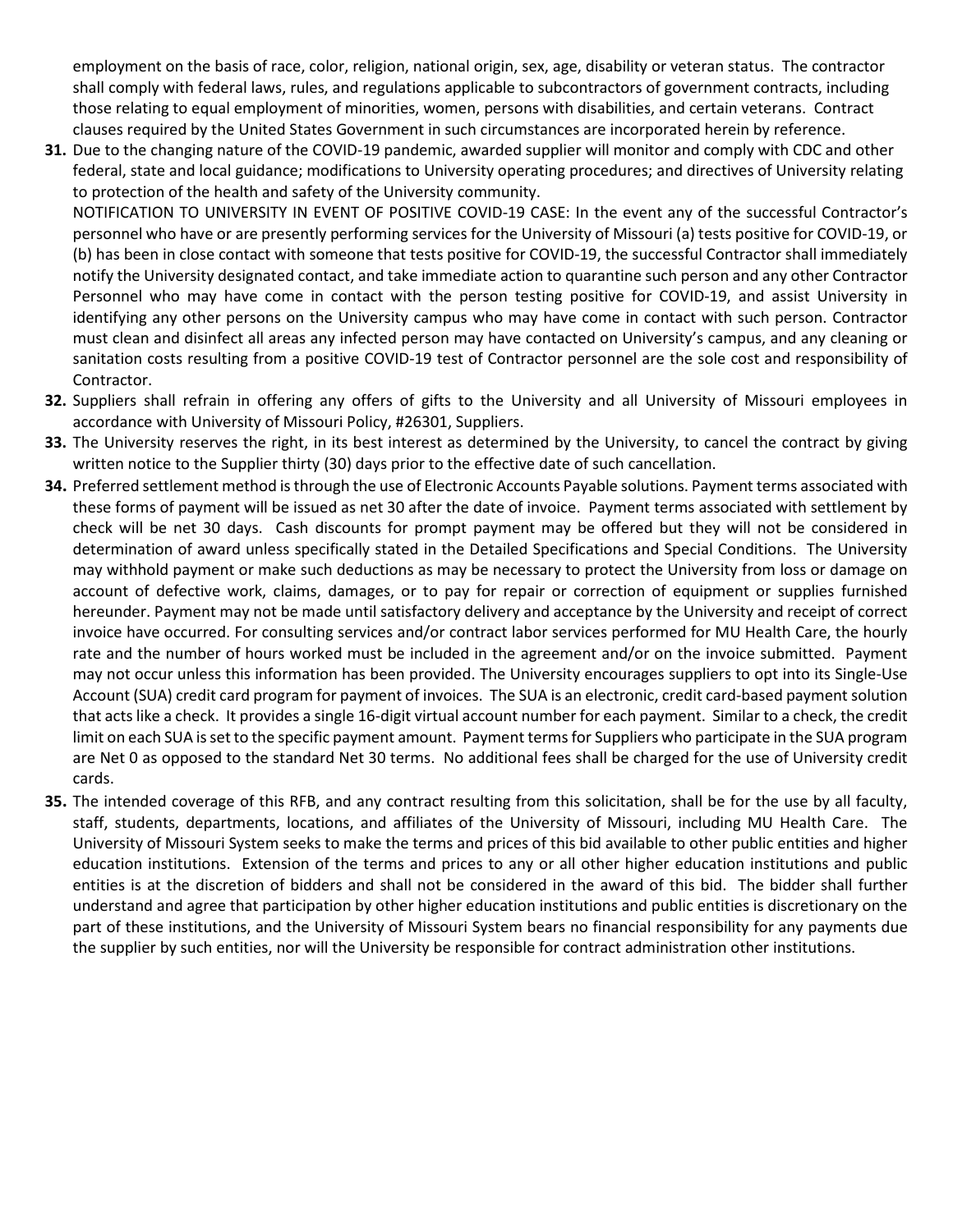#### **UNIVERSITY OF MISSOURI SPECIAL CONDITIONS & DETAILED SPECIFICATIONS**

University of Missouri Procurement is requesting bids for the furnishing and delivery of **Isotonic Beverages** for University of Missouri – Columbia Athletic Department (Mizzou).

All quantities are estimated based upon anticipated needs. The University reserves the right to order more or less as needed. Instructions for ordering will be provided at time of notice of award and/or issuance of purchase order.

#### **1. Overview**

The University of Missouri was established in 1839 in Columbia, Missouri. Mizzou is the flagship campus of the four-campus University of Missouri system. There are 30,000 students and 3,000 faculty members at the Columbia campus. The sports teams participate in the NCAA Football Bowl Subdivision and the Southeastern Conference (SEC). Mizzou desires to partner with a nationally recognized supplier to provide isotonic beverages for Mizzou athletic functions and facilities, including the Intercollegiate Athletic Dining Hall.

This agreement will be exclusive to the Intercollegiate Athletic Department of the University of Missouri – Columbia, including but not limited to, Mizzou Arena, Memorial Stadium, Hearnes Center, Amphitheatre at Mizzou, Simmons Field, Walton Stadium, University Field, Green Tennis Center, training facilities, and locker rooms, and any other buildings, facilities or grounds which may be acquired or constructed during the term of this agreement and which are operated by or in conjunction with the Intercollegiate Athletic Operations. The AL Gustin Golf Course and the Student Recreation Center are not considered University of Missouri-Columbia Intercollegiate Athletic facilities, except when officially sanctioned athletic functions are held in these locations.

The objective of the partnership is to increase existing and generate additional revenue streams for the University. This will be accomplished by establishing a long-term relationship with a supplier that will be mutually beneficial to both parties. Opportunities to meet these objectives are available by establishing competitive prices for products, and supplier promotions in the form of athletic sponsorship and signage opportunities. The purpose of this Request for Bid is to establish a strategic alliance with a full-line nationally recognized supplier who can supply all the product categories list in this bid.

#### **2. Definitions**

- "Athletic Facilities" means any University of Missoni-Columbia Intercollegiate Athletic Facility, including but not limited to Mizzou Arena, Memorial Stadium, Heanes Center, Amphitheater at Mizzou, Simmons Field, Walton Stadium, Green Tennis Center, training facilities, and locker rooms, and any and all other buildings, facilities, or grounds which may be acquired or constructed during the term of this agreement and which are operated by or in conjunction with the Intercollegiate Athletic operation. The AL Gustin Golf Course and the Student Recreation Center are not considered University of Missouri-Columbia Intercollegiate Athletic facilities, except when officially sanctioned athletic functions are held in these locations.
- "Permitted Exceptions" would include any defined beverage categories that cannot be supplied by the Contractor or alternate requirements of other sponsored events as detailed in paragraph H below. Additionally, competitive product(s) may be allowed when an entertainer who has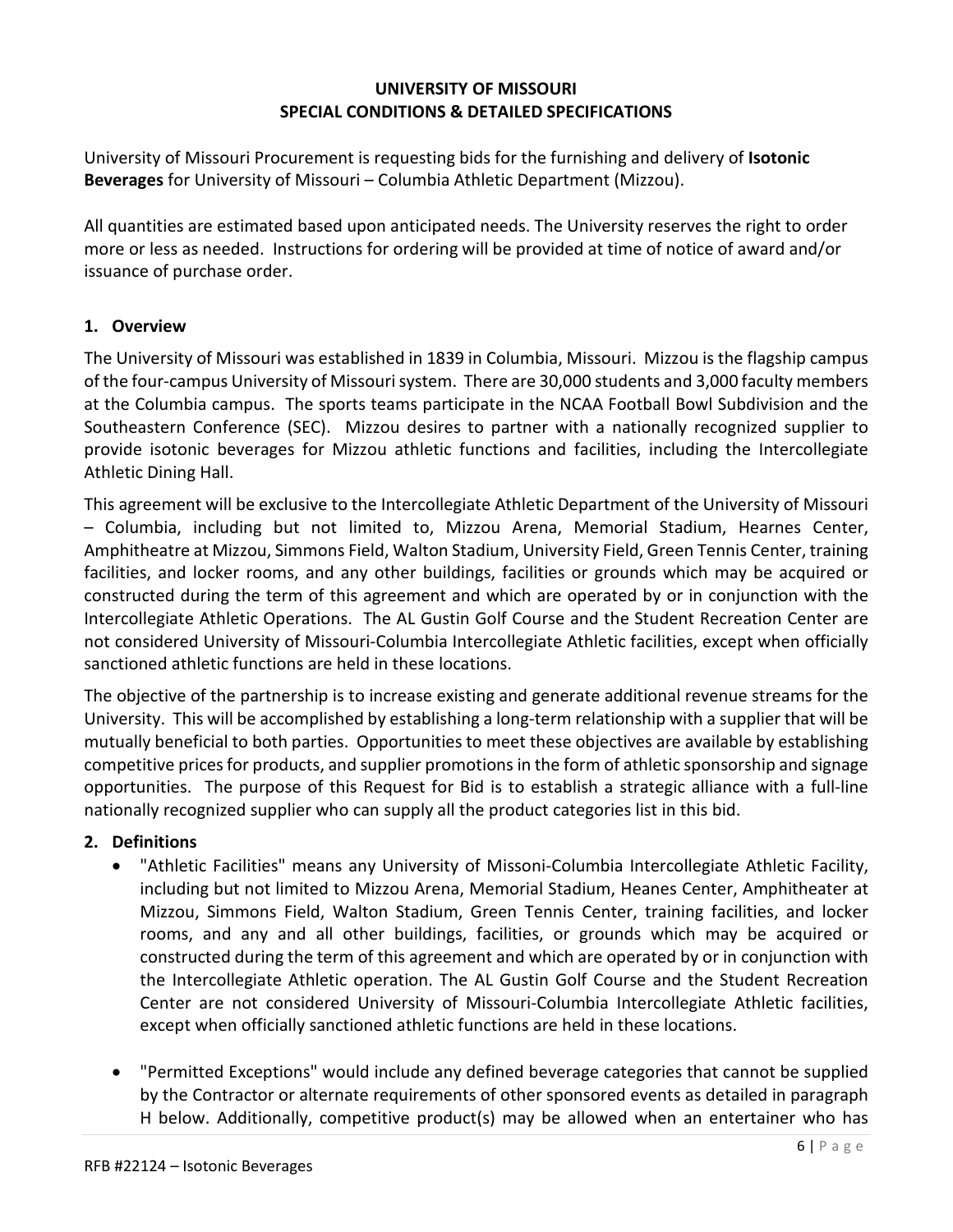contractually agreed to perform at one of the University Athletic facilities has requested such competitive product(s) for personal consumption. The University will follow SEC and/or NCAA guidelines with regards to visiting teams that may be contractually bound to a competitive beverage company.

#### **3. Other Sponsored Events**

On occasion, the University may enter into an agreement to host an event, performance, or exhibition in a Mizzou Athletic facility, that is part of a national, regional or statewide tour, and such tour may be sponsored in whole or in part by a competitive beverage. In such cases, it will not be a violation of this Exclusive Beverage Agreement for the event, performance, or exhibition to acknowledge the sponsorship of a competitive beverage and the University. Likewise, other non-Athletic, University related activities, may be held in a Mizzou Athletic facility, (such as, but not limited to, Missouri High School Athletic Association Activities, Show-Me State Games, Special Olympics, etc.). In such cases, it will not be a violation of this Exclusive Beverage Agreement for these events to acknowledge the sponsorship of a competitive beverage.

#### **4. Strategic Marketing Benefits**

As a partner of the University, the following amenities will be offered to the vendor.

- Tickets and Parking Passes
	- $\circ$  Four (4) season tickets for all Missouri home football games, including four (4) season tickets in premium location.
	- o One (1) reserved parking pass for all Missouri home football games.
	- o Four (4) season tickets for all Missouri home men's basketball games.
	- $\circ$  One (1) reserved parking pass for all Missouri home men's basketball games.
	- $\circ$  The option to purchase four (4) tickets to any post season games, including conference championship, bowl game or NCAA tournament in which Missouri participates.
- Social Media
	- $\circ$  Mutually agreed upon social media content campaign for isotonic beverages on Missouri social channels.

#### **5. Isotonic Beverage Requirements**

#### Equipment

1. "Branded" sideline equipment (including, but not limited to, coolers, logo cups, squeeze bottle, carts, towels, etc.) must be supplied, installed and maintained by the Supplier, at no cost to the University. A non-inclusive list of existing equipment is included as Exhibit C.

2. Supplier shall work with the Athletic Training Staff to assess the needs of the training facilities for product dispensing equipment (visi-coolers, etc.) and will provide such equipment as needed, in mutually agreed upon locations.

3. All equipment must be new, or refurbished like new, state-of-the-art, and remain in that condition throughout the life of the contract.

#### Isotonic Packaged Products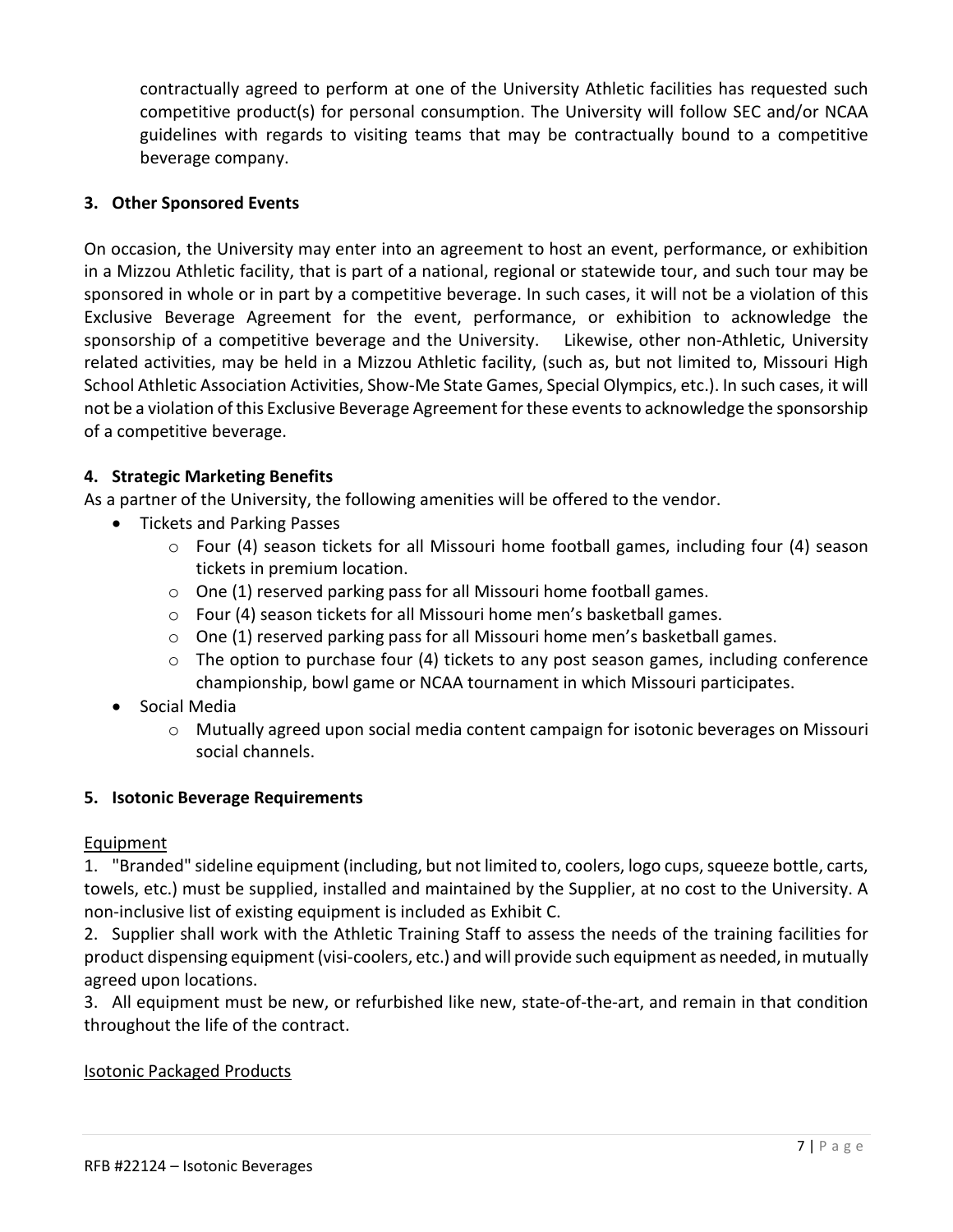1. The beverage Supplier will be required to provide its complete line of isotonic products including, but not limited to, individual packaged, pre-packaged and bulk products.

2. If and when the Supplier enters into new beverage categories, produces new beverage products, or makes changes to existing products, the University and Supplier will decide whether those products will be sold in Athletic facilities during the term of the agreement.

### Pricing

Pricing for each year of the contract, a year period beginning July 1 of the second year, shall be determined by using the US Department of Labor, US City Average, Consumer Price Index (CPI) - All Urban Consumers; Item: Food and Beverages category for the month of April. Using the first year firm prices as the base year, if there is an increase in the CPI from the previous year for that category for that month, the Supplier is not required to raise prices; however, no price increase shall exceed the annual CPI increase. If there is an adjustment in pricing the Supplier must notify the University by June 1 for prices that will take effect on July 1.

## Delivery

Delivery Procedures - All products shall be maintained at the proper temperature throughout their staging, loading, and transportation. All of the Supplier's facilities and delivery vehicles must conform to local, state, and federal rules and regulations regarding sanitation. The Supplier's delivery person will deliver and off-load all products to an area designated by each ordering unit. At no time may product be left unattended outside, on delivery docks, or in any unsecured area. The Supplier is responsible for any needed equipment to complete this process. The Supplier is responsible for removing all packaging and waste from the delivery area, including the gathering and removal of empty plastic delivery crates. No deposit is required for delivery crates or other equipment. The Supplier's delivery personnel must have a designated University employee sign the delivery invoice. This signature will indicate that the order has been reconciled to the actual items delivered. Prospective Supplier shall outline in their bid their delivery and ordering process. Bidders are asked to include a page with the additional information and clearly identify it by referencing the associated section number.

### Guarantee

The Supplier shall guarantee the freshness and wholesomeness of all delivered products. All products need to be clearly, and individually, stamped with a code for date of consumption and/or expiration. Damaged, inferior, or inc01rect delive1ies are to be returned at the time of delivery or if discovered postdelivery, picked up and credited on the next scheduled delivery day.

### Substitutions and Shortages

The Supplier shall make no substitutions without the approval of a representative from the ordering unit. The Supplier's delivery personnel shall communicate any shortages or substitutions to the ordering unit's personnel at the time of delivery, and indicate such shortages or substitutions on the respective invoice. If the Supplier is aware of any issues, such as production problems in a certain line that would cause shortages, they shall notify the University operation so they can make any necessary adjustments. Additionally, the Supplier shall inform the University of the anticipated delivery date of products reported as out of stock.

### **6. Usage Analysis**

See Excel Spreadsheet 22124 Isotonic Beverage Pricing for usage data.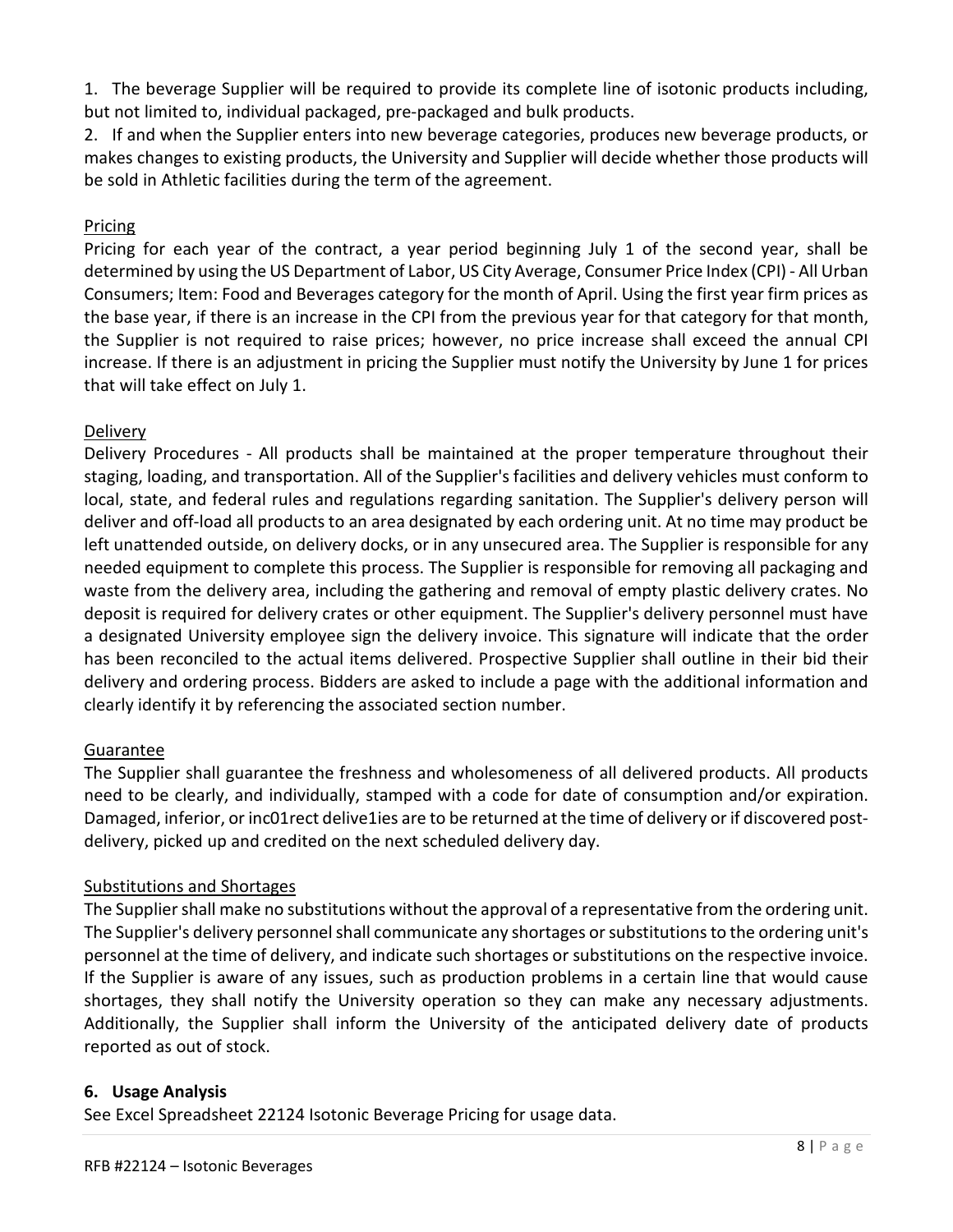### **7. Award**

The award will be based on lowest bid meeting all specifications. The University reserves the right to award an order to the lowest aggregate bidder for all items or on an item basis, or a group of like items, whichever is found to be in the best interest of the University.

**Note:** The University of Missouri reserves the right to negotiate best and final terms with the bidder selected.

#### **8. Contract Term**

This agreement shall be a three (3) year agreement, commencing on July 1, 2022 and terminating on June 30, 2025.

Each bidder is required to state their maximum percent increase for items awarded for the successive annual renewal periods, if appliable. The percent increase shall be a percentage change in the unit prices and shall not exceed that percent. The percent increase will be considered when evaluating the bids.

The Curators of the University of Missouri is a public corporation and, as such, cannot create an indebtedness in any one year (the fiscal year beginning July 1 to June 30) above what they can pay out of the annual income of said year as set forth in Section 172.250 RS MO. Therefore, if the University determines it has not received adequate appropriations, budget allocations or income to enable it to meet the terms of this contract, the University reserves the right to cancel this contract with thirty (30) days' notice.

#### **9. Insurance Requirements**

Contractor agrees to maintain, on a primary basis and at its sole expense, at all times during the life of any resulting contract the following insurance coverages, limits, including endorsements described herein. The requirements contained herein, as well as the University's review or acceptance of insurance maintained by Contractor is not intended to and shall not in any manner limit or qualify the liabilities or obligations assumed by Contractor under any resulting contract. Coverage to be provided as follows by a carrier with A.M. Best minimum rating of A- VIII.

**Commercial General Liability** Contractor agrees to maintain Commercial General Liability at a limit of not less than \$1,000,000 Each Occurrence, \$2,000,000 Annual Aggregate. Coverage shall not contain any endorsement(s) excluding nor limiting Product/Completed Operations, Contractual Liability or Cross Liability.

Contractor may satisfy the minimum liability limits required for Commercial General Liability or Business Auto Liability under an Umbrella or Excess Liability policy. There is no minimum per occurrence limit of liability under the Umbrella or Excess Liability; however, the Annual Aggregate limit shall not be less than the highest "Each Occurrence" limit for either Commercial General Liability or Business Auto Liability. Contractor agrees to endorse The Curators of the University of Missouri, its officers, employees and agents as Additional Insured on the Umbrella or Excess Liability, unless the Certificate of Insurance state the Umbrella or Excess Liability provides coverage on a "Follow-Form" basis.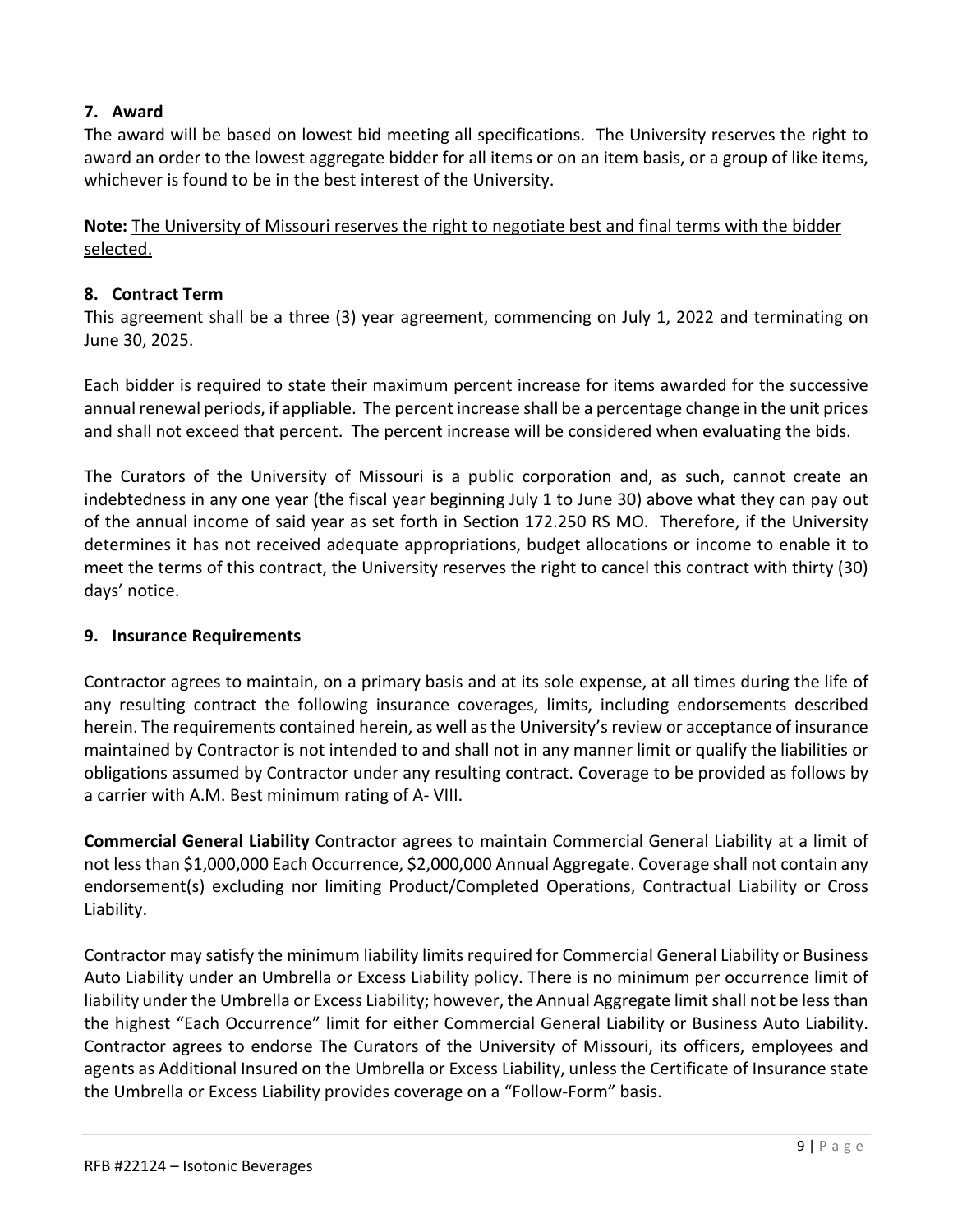**Workers' Compensation & Employers Liability** Contractor agrees to maintain Workers' Compensation in accordance with Missouri State Statutes or provide evidence of monopolistic state coverage. Employers Liability with the following limits: \$500,000 each accident, disease each employee and disease policy limit.

#### **Contract Language**

The Curators of the University of Missouri, its officers, employees and agents are to be Additional Insured with respect to the project to which these insurance requirements pertain. A certificate of insurance evidencing all coverage required is to be provided at least 10 days prior to the inception date of the contract between the contractor and the University. Contractor/Party is required to maintain coverages as stated and required to provide written notice of cancellation according to the policy provisions. The University reserves the right to request a copy of the policy. The University reserves the right to require higher limits on any contract provided notice of such requirement is stated in the request for proposals for such contract.

#### **Indemnification**

The Contractor agrees to defend, indemnify, and save harmless The Curators of the University of Missouri, their Officers, Agents, Employees and Volunteers, from and against all loss or expense from any cause of action arising from the Contractor's operations. The contractor agrees to investigate, handle, respond to and provide defense for and defend against any such liability, claims, and demands at the sole expense of the Contractor or at the option of the University, agrees to pay to or reimburse the University for the Defense Costs incurred by the University in connection with any such liability claims, or demands.

The parties hereto understand and agree that the University is relying on, and does not waive or intend to waive by any provision of this Contract, any monetary limitations or any other rights, immunities, and protections provided by the State of Missouri, as from time to time amended, or otherwise available to the University, or its officers, employees, agents or volunteers.

Failure to maintain the required insurance in force may be cause for contract termination. In the event the Agency/Service fails to maintain and keep in force the required insurance or to obtain coverage from its subcontractors, the University shall have the right to cancel and terminate the contract without notice.

The insurance required by the provisions of this article is required in the public interest and the University does not assume any liability for acts of the Agency/Service and/or their employees and/or their subcontractors in the performance of this contract.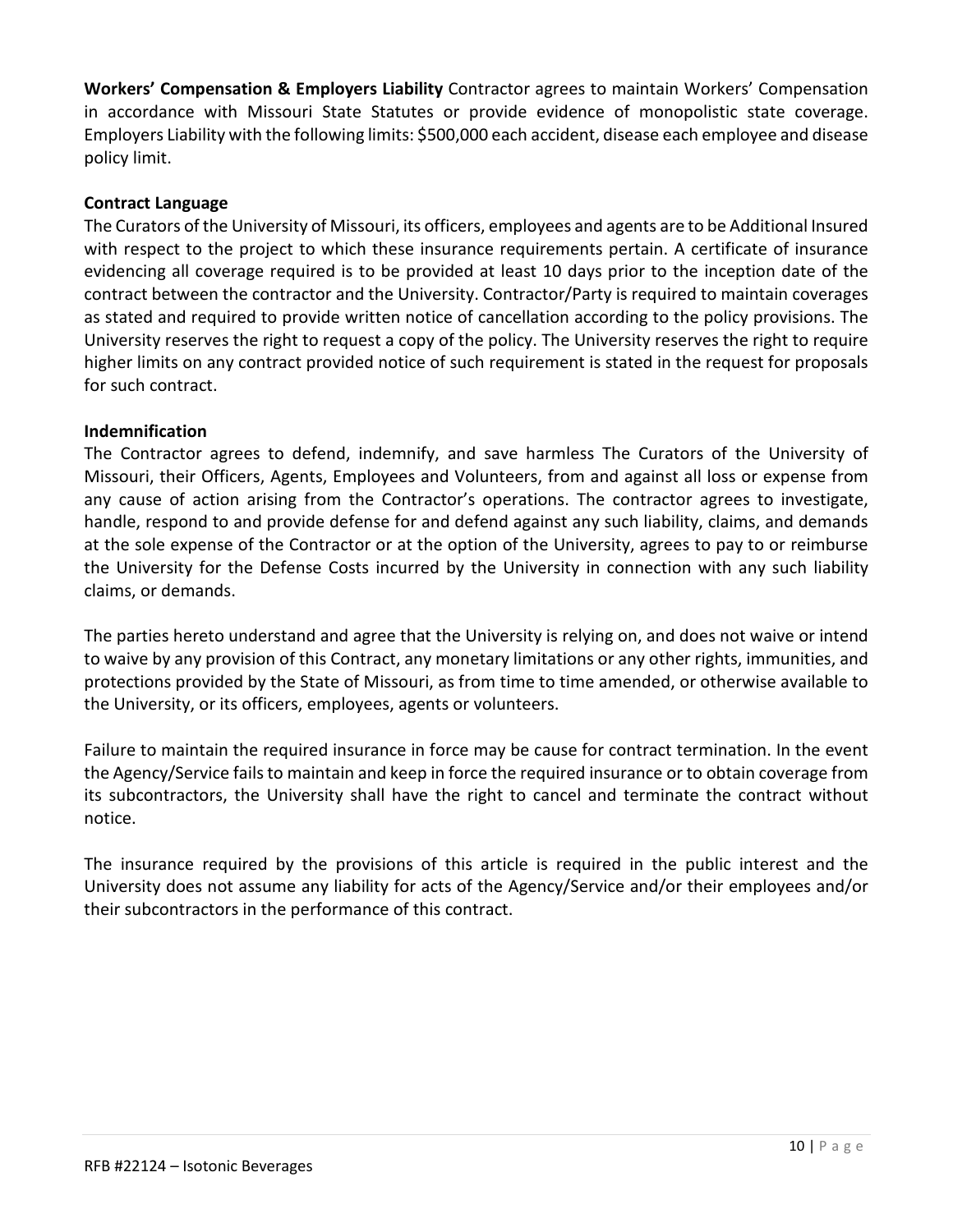# **10. Minimum equipment donation requirements**

|          |                                    |                          | <b>Yearly OR 1 Time</b> |
|----------|------------------------------------|--------------------------|-------------------------|
| Quantity | <b>Description</b>                 | Location                 | <b>Delivery</b>         |
|          | Additional Sports Drink/water      |                          |                         |
| 4        | fountain dispenser w/ice maker     | Hearnes - Brand New      | 1 Time                  |
|          |                                    | <b>BSB</b> - Replacement | 1 Time                  |
|          |                                    | <b>BKB</b> - Replacement | 1 Time                  |
|          |                                    | MATC hallway -           |                         |
|          |                                    | Replacement              | 1 Time                  |
| 500      | Logo Squeeze bottles               | <b>Sports Medicine</b>   | Yearly                  |
| 1        | Large Logo Refrigerator            | MATC weight room         | 1 Time                  |
| 1        | <b>Full Gameday Setup FB</b>       | SEZ.                     | Yearly                  |
| 1        | Full Gameday Setup MBB/WBB         | Arena                    | Yearly                  |
|          | <b>Customary Reasonable Yearly</b> |                          |                         |
| 1        | equipment needs                    | <b>SEZ</b>               | Yearly                  |
| 10       | 60 gt Handle Rolling Coolers       | <b>SEZ</b>               | 1 Time                  |

The following equipment is required to be furnished to Mizzou, as part of this agreement.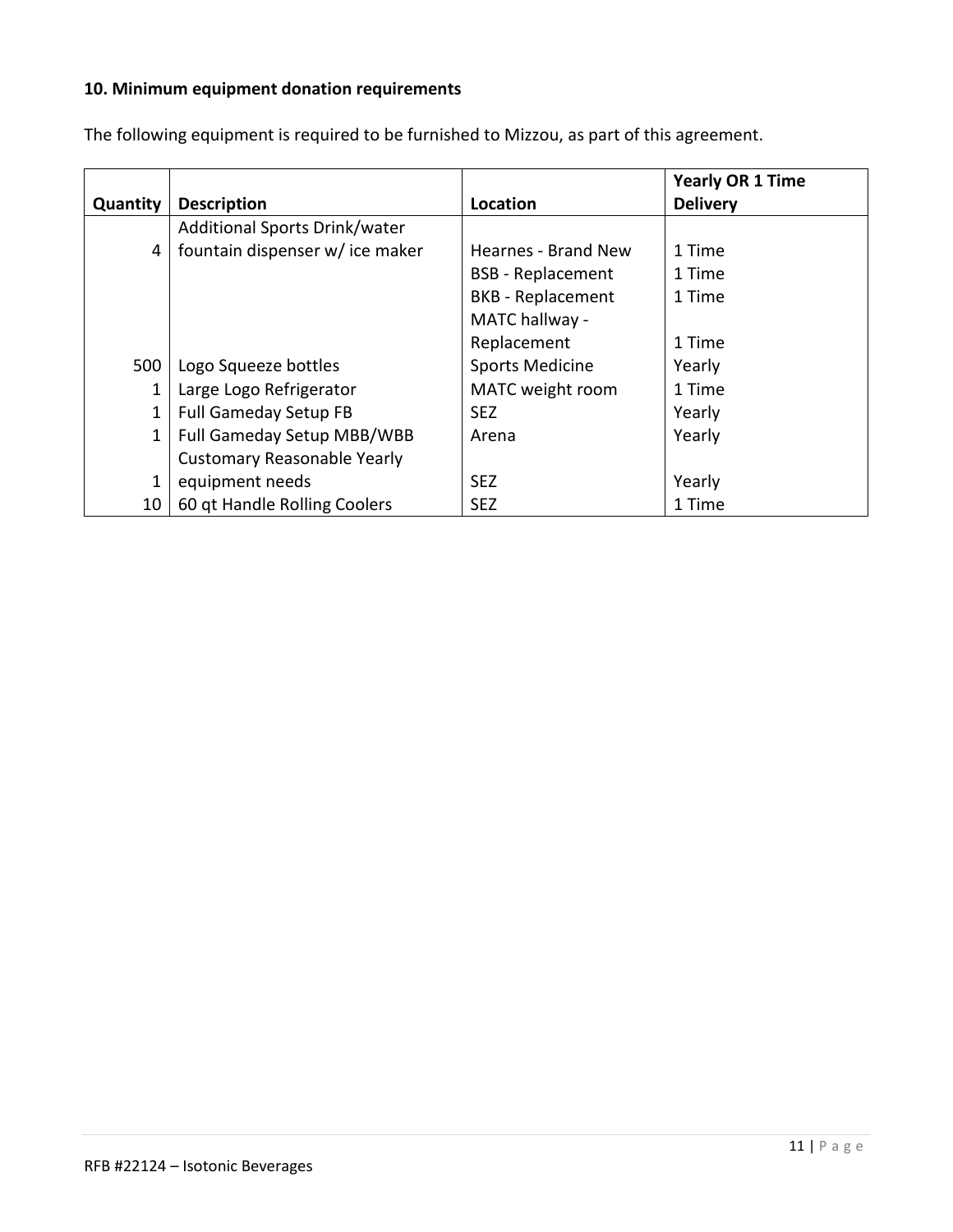#### **SPONSORSHIP AND PRICING:**

For the exclusive promotional rights and exclusive product availability at all Athletic facilities as defined in this bid for Isotonic Beverages, and other rights herein, Supplier agrees to provide the University \$225,000 in compensation and a minimum of \$450,000 of product, at the bid price, of the University's choice to be used throughout each athletic year for all products the Supplier carries or will carry throughout the life of the agreement.

| Please state the amount of product credit<br>offered: | \$450,000                             |  |
|-------------------------------------------------------|---------------------------------------|--|
| Please state the amount of cash offered:              | \$225,000                             |  |
|                                                       |                                       |  |
| Annual installments                                   |                                       |  |
| Year 1                                                | \$150,000 (Product) & \$75,000 (Cash) |  |
| Year 2                                                | \$150,000 (Product) & \$75,000 (Cash) |  |
| Year 3                                                | \$150,000 (Product) & \$75,000 (Cash) |  |

Complete Excel Spreadsheet – Isotonic Beverage Pricing Sheet and include a full list of the flavors and sizes you can offer.

State any applicable maximum price increases for renewal years:

☐ **BY CHECKING THIS BOX THE BIDDER ACKNOWLEDGES ALL SPECIFICATIONS CAN BE MET AND ALL REQUESTED INFORMATION PERTAINING TO QUALIFICATIONS IS ACCURATE.**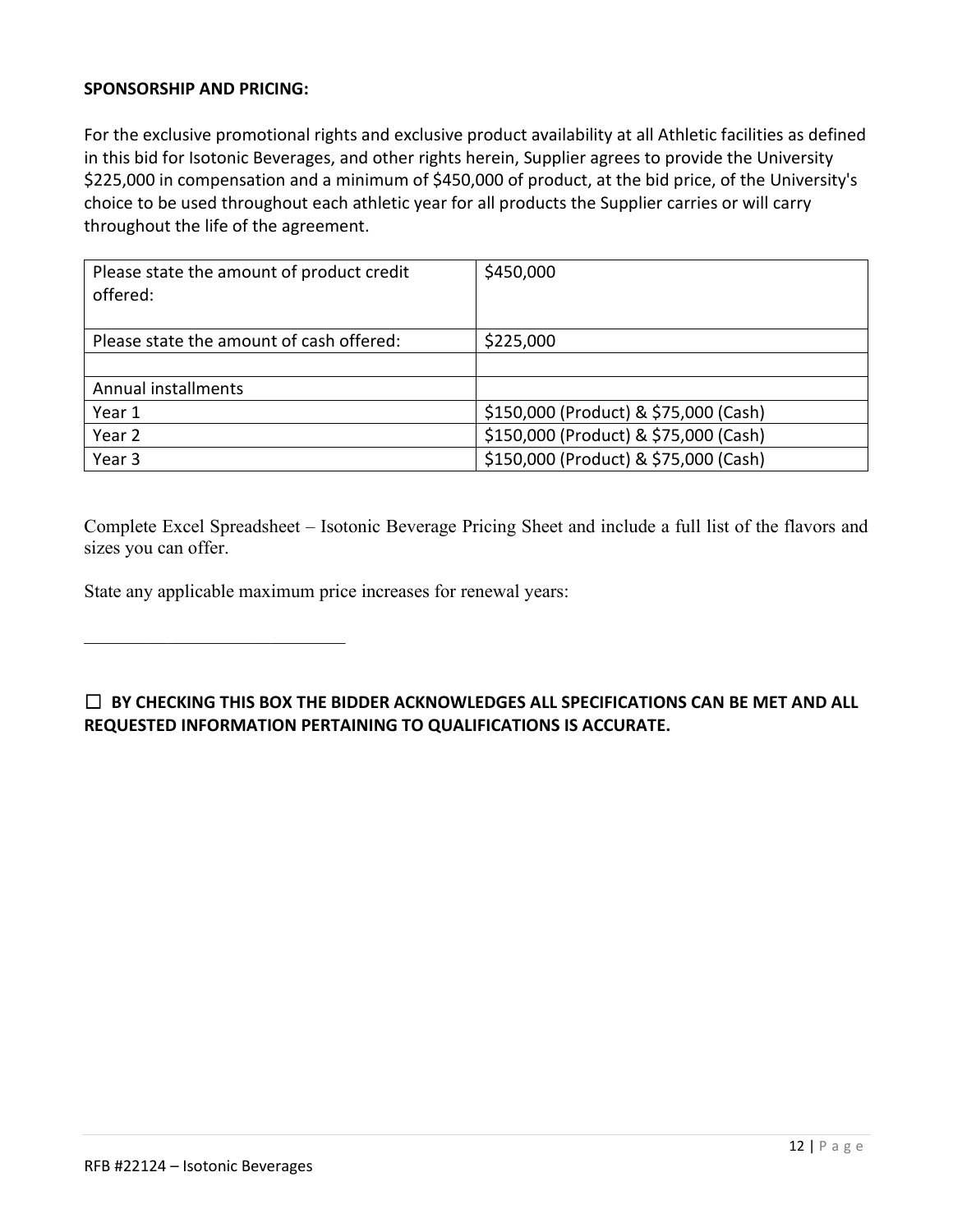#### **ATTACHMENT A SUPPLIER DIVERSITY PARTICIPATION FORM**

The University of Missouri System is committed to and supports supplier diversity as an essential part of the University's mission and core values. The University's Supplier Diversity efforts reflect this mission.

Tier 2 Supplier Diversity Information - The University strongly encourages Supplier Diversity participation in all of its contracts for goods and services. Tier 2 Spend is spend reported by primary (non-diverse) suppliers of the University of Missouri who subcontract work to or make purchases from a diverse supplier. Depending upon the contract, primary (non-diverse) suppliers will be asked to submit Tier 2 information with Minority and Diverse Owned companies. Suppliers have two options in reporting Tier 2 dollars depending on the terms of the contract: Direct and Indirect.

- Direct dollars those dollars directly spent with Women and Diverse Owned suppliers in the fulfillment of the contract.
- Indirect dollars based on a percentage of revenue the University represents to the supplier. An example is as follows:
	- 1. Supplier's Total Revenues: \$10,000,000
	- 2. Revenues from University \$: \$ 4,000,000
	- 3. University % of Total Revenues: 40% (#2 divided by #1)
	- 4. Total Minority and Diverse owned Dollars \$: \$ 400,000
	- 5. University % Attributable Revenue: 1% (#4 divided by #2)
- 1. Does your company have a Supplier Diversity Program? If so, describe efforts your company has made to increase business with Minority and Diverse Owned businesses (i.e. does your company have a policy statement, participate in outreach activities, promote diverse subcontracting, publicize bid opportunities, provide certification assistance, etc.?) Provide examples (use additional pages if needed):
- 2. If you are a non-diverse owned company, what percentage of your company's total contracting and procurement spend for the prior year was with Minority and Diverse Owned businesses? \_\_\_\_\_\_\_\_\_\_ Are you able to provide this information specific to University of Missouri business?

\_\_\_\_\_\_\_\_\_\_\_\_\_\_\_\_\_\_\_\_\_\_\_\_\_\_\_\_\_\_\_\_\_\_\_\_\_\_\_\_\_\_\_\_\_\_\_\_\_\_\_\_\_\_\_\_\_\_\_\_\_\_\_\_\_\_\_\_\_\_\_\_\_\_\_\_\_\_ \_\_\_\_\_\_\_\_\_\_\_\_\_\_\_\_\_\_\_\_\_\_\_\_\_\_\_\_\_\_\_\_\_\_\_\_\_\_\_\_\_\_\_\_\_\_\_\_\_\_\_\_\_\_\_\_\_\_\_\_\_\_\_\_\_\_\_\_\_\_\_\_\_\_\_\_\_\_

3. If you are a non-diverse owned company, complete the following table indicating the percentage your company will subcontract with certified Women and Diverse Owned businesses should your company be the successful bidder. Note: If your company does not plan to use Women and Diverse Owned businesses to fulfill your contract obligations, please explain why not.

| <b>Supplier Name</b> | % of Contract | <b>Specify Direct or Indirect</b> |
|----------------------|---------------|-----------------------------------|
|                      |               |                                   |
|                      |               |                                   |
|                      |               |                                   |

If there are questions regarding supplier diversity at the University, contact Teresa Vest, [vestt@umsystem.edu.](mailto:vestt@umsystem.edu)